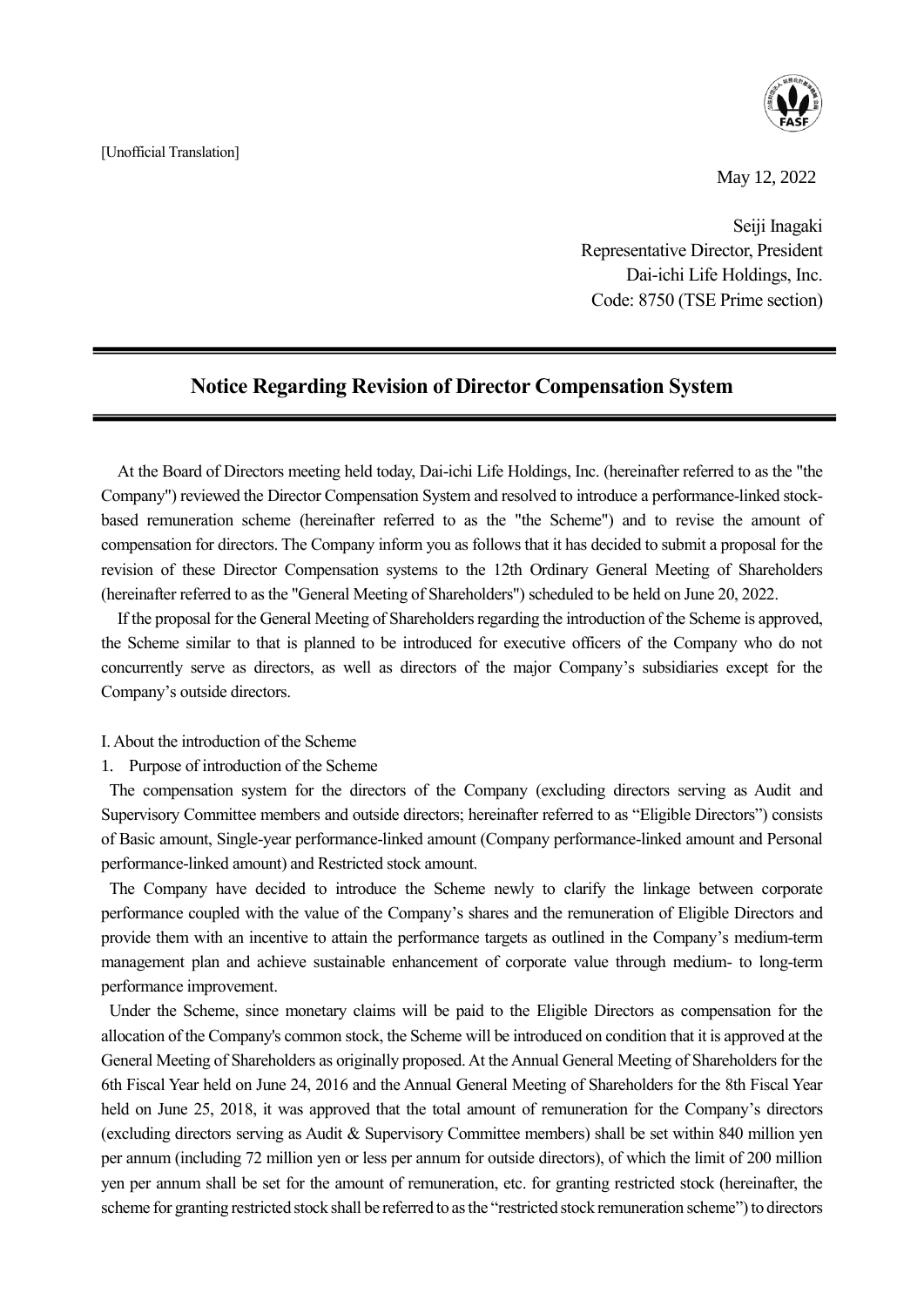(excluding directors serving as Audit & Supervisory Committee members) excluding outside directors. At the General Meeting of Shareholders, the Company ask our shareholders to approve the introduction of the Scheme and the establishment of a new remuneration limit related to the Scheme for Eligible Directors, which is different from the above remuneration limit.

If the proposal for the Scheme is approved at the General Meeting of Shareholders as originally proposed, two stock remuneration schemes, namely, the restricted stock remuneration scheme and the Scheme, will coexist. In principle, however, the Company mainly utilizes the restricted stock remuneration scheme to share interests with shareholders, and positions the Scheme as an incentive for enhancing corporate value, and will continue to operate the restricted stock remuneration scheme as well within the scope approved at the above-mentioned Annual General Meeting of Shareholders for the 8th Fiscal Year, after setting a shorter restriction-on-transfer period than for those that have already been issued, and establishing clawback clauses after the removal of the restrictions, so that it functions as an appropriate incentive.

## 2. Overview of the System

Under the Scheme, each fiscal year, Eligible Directors shall be granted monetary claims based on the business performance during the Performance Evaluation Period, after the end of the Performance Evaluation Period. Eligible Directors shall pay in the said monetary claims by way of contribution in kind and receive shares of common stock of the Company to be issued or disposed of by the Company. The Performance Evaluation Period shall be a period of three fiscal years, and the Performance Evaluation Indicators shall be indicators using the business results of the Group (including sustainability indicators), as determined in advance by the Board of Directors.

Based on the introduction of the Scheme, the remuneration to be paid to Eligible Directors for the allotment of shares of common stock of the Company shall be monetary claims totaling 200 million yen or less per annum. The specific timing and details of payment to each Eligible Director shall be decided separately at a meeting of the Board of Directors.

The total number of shares of common stock of the Company to be issued or disposed of in this way shall not exceed 160,000 shares per annum (notwithstanding, if the total number of shares of common stock of the Company to be issued or disposed of based on the Scheme requires adjustment because of a share split of common stock of the Company (including gratis allotment of the shares of common stock of the Company), a reverse share split or any other reasons on or after the date of approval of this Proposal, the total number shall be adjusted to a reasonable extent; hereinafter the same).

Payment of monetary claims to the Eligible Directors and issuance or disposal of the Company's common stock will be made after the performance evaluation period ends, at the time of introduction of the Scheme, It is uncertain whether or not to pay the monetary claims to Eligible Directors, whether to issue or dispose of the Company's common stock and amount of monetary claims to be paid and number of common shares.

(1) Method for calculating the amount of monetary claims

The Company shall calculate the number of shares of common stock of the Company to be delivered to each Eligible Director based on formula 1) below, and the amount of monetary claims based on formula 2) below.

1) Number of shares of common stock of the Company to be issued or disposed of to each Eligible Director\*1 Base number of shares<sup>\*2</sup> x Performance evaluation coefficient<sup>\*3</sup>

2) Amount of monetary claims to be paid to each Eligible Director Number of shares of common stock of the Company to be issued or disposed of to each Eligible Director x Share price at time of delivery\*4

\*1 Fractions of less than one share unit resulting from the calculation shall be rounded down. Notwithstanding, if there is the possibility that the monetary claims to be paid to each Eligible Director calculated by way of formulae 1) and 2) could exceed the upper limit on the amount of monetary claims to be granted under the Scheme, the number of shares to be issued or disposed of to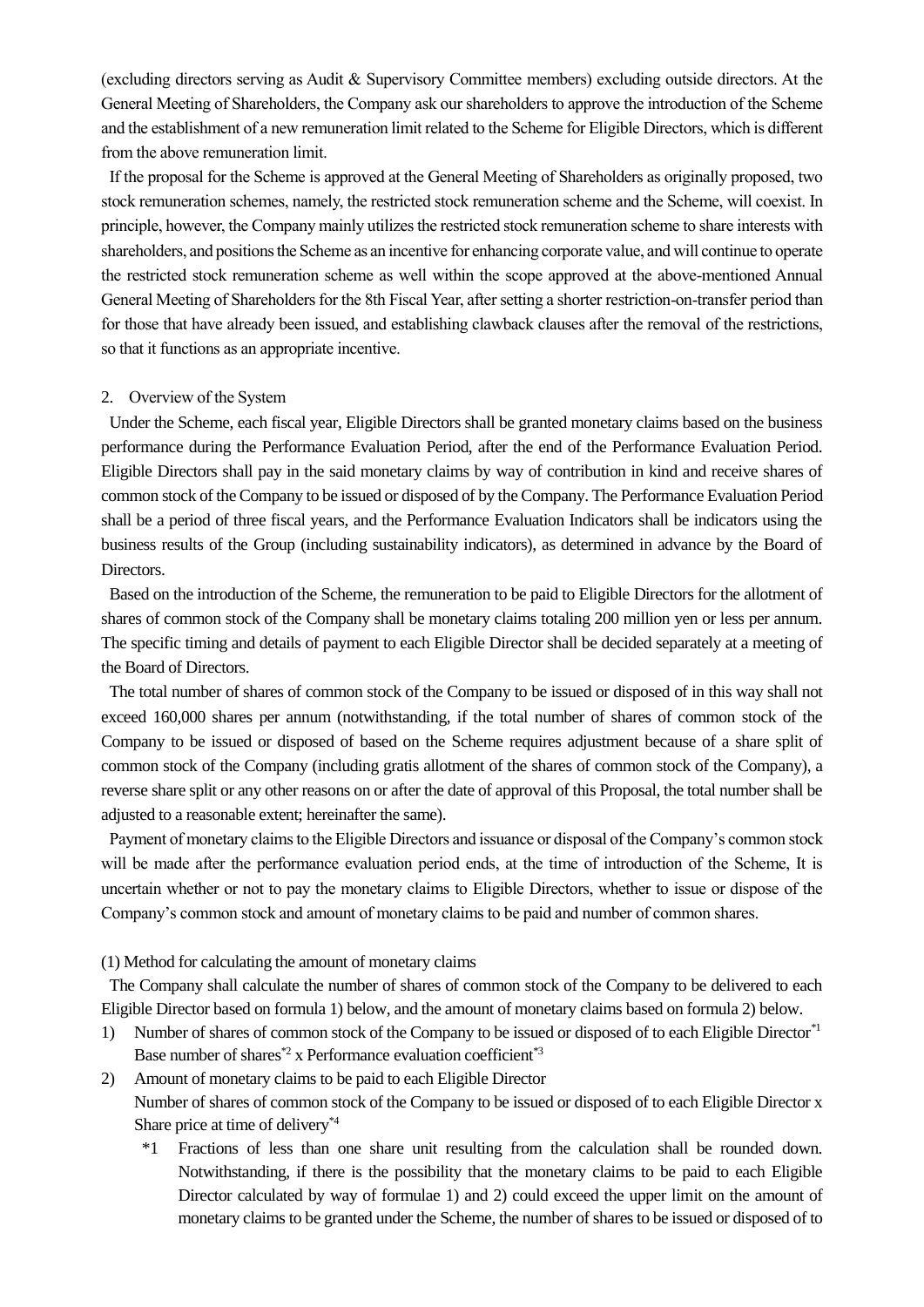each Eligible Director shall be reduced proportionally or through other rational method, within a scope that will not exceed the said upper limit.

- \*2 Determined in advance by the Company's Board of Directors.
- \*3 Determined in advance by the Company's Board of Directors by multiplying 1) a value or ratio within the range predetermined by the Board of Directors of the Company according to the achievement of corporate value indicators and financial indicators during the Performance Evaluation Period by 2) a value within the range or ratio predetermined by the Board of Directors of the Company according to the achievement of sustainability indicators during the Performance Evaluation Period.
- \*4 Determined by the Company's Board of Directors, within a scope in which the amount is not particularly advantageous to the Eligible Directors who subscribe for shares of common stock of the Company, based on the closing price of the Company's common stock on the Tokyo Stock Exchange on the business day immediately preceding the date of resolution of the Board of Directors pertaining to the issuance or disposal of shares of common stock of the Company after the end of the Performance Evaluation Period.

## (2) Conditions for payments to the Eligible Directors

In principle, the Company shall issue or dispose of the number of shares of common stock of the Company calculated based on (1) above to the Eligible Directors after the end of the Performance Evaluation Period if the Eligible Directors fulfill the following requirements.

- 1) Eligible Directors have continuously remained in the position of either director or other positions of the Company determined by the Company's Board of Directors throughout the Performance Evaluation Period.
- 2) Eligible Directors have not engaged in violations of laws and regulations or any other misconduct as defined by the Company's Board of Directors.
- 3) Other requirements deemed necessary by the Company's Board of Directors to achieve the purpose of the performance-linked stock-based remuneration scheme.

If, during the Performance Evaluation Period, a director is newly appointed, changes occur in the rank of a director, or an Eligible Director resigns or retires for a justifiable reason, a number of shares of common stock of the Company as reasonably adjusted in accordance with the level of performance achievement, term of office of such director and other factors shall be issued or disposed of by resolution of the Company's Board of Directors.

If an Eligible Director dies during the Performance Evaluation Period or by the first Annual General Meeting of Shareholders after the Performance Evaluation Period and thereby resigns or retires from the above-mentioned position, money shall be paid in lieu of shares of common stock of the Company. The amount of money to be paid to such directors shall be the amount reasonably determined by the Company's Board of Directors within the scope of the total amount relating to the monetary claims above in accordance with the level of performance achievement, term of office of such director, and other factors.

In addition to the above, a so-called clawback clause is planned to be established with the obligation to return to the Company the shares of common stock of the Company that have been issued or disposed of (or the amount of money equivalent to the value of such shares), even when the Performance Evaluation Period has already ended and the shares of common stock of the Company have been issued or disposed of, in the event that it is judged by the Company's Board of Directors that there was a material downward revision in the financial statements or a serious illegal act by the eligible persons, and also when there are any other circumstances specified by the Company's Board of Directors, in relation to the Performance Evaluation Period.

(3) Treatment in the event of organizational restructuring, etc.

If, during the Performance Evaluation Period or by the first Annual General Meeting of Shareholders after the Performance Evaluation Period, matters concerning a merger agreement in which the Company becomes the dissolving company, a share exchange agreement or a share transfer plan in which the Company becomes a wholly owned subsidiary, or any other matters concerning organizational restructuring, etc. is approved at a